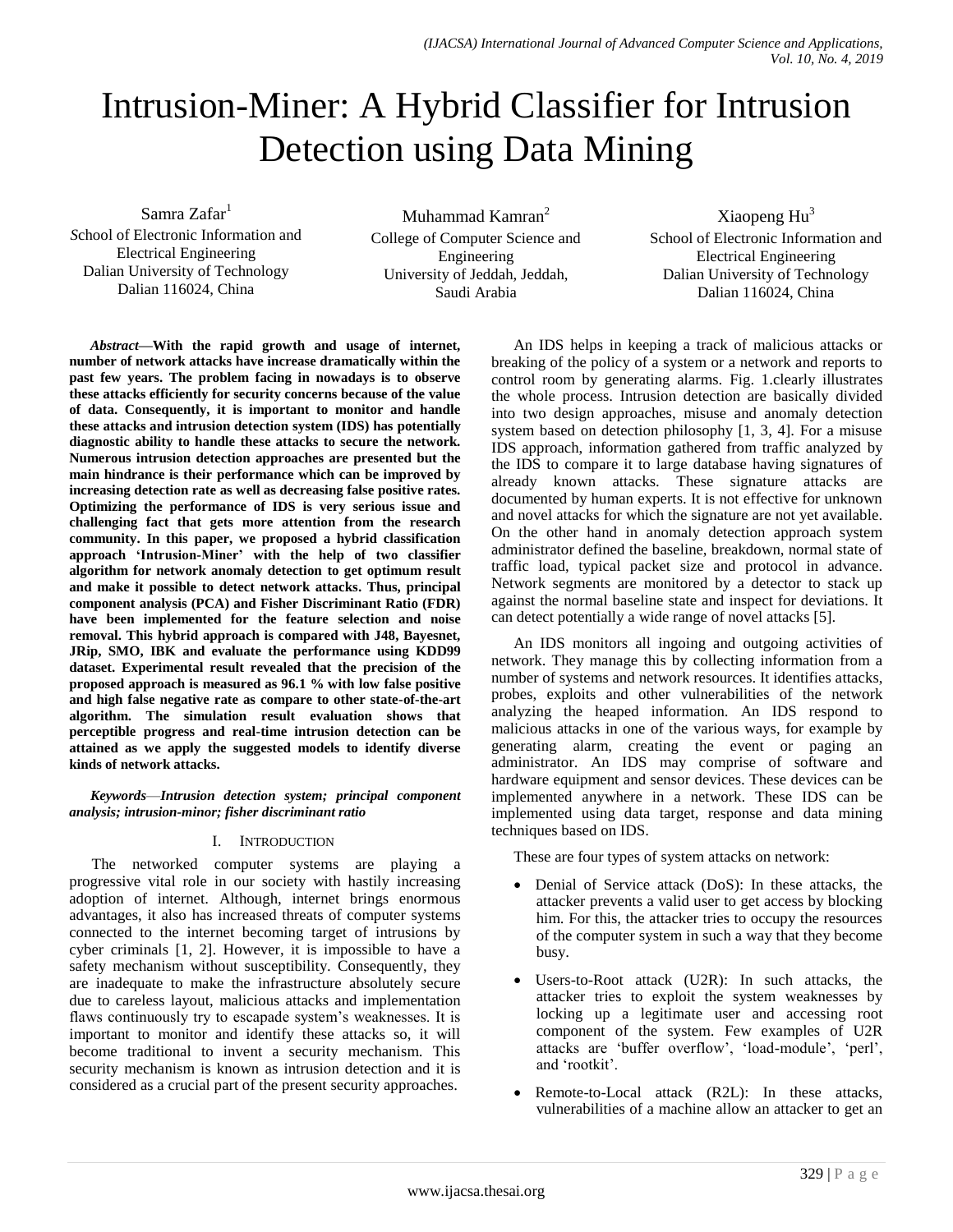access locally a legitimate user account without having his (or her) own account. A few examples of R2L attacks include 'phf', 'ftp write', 'warezmaster', 'warezclient', 'spy', 'imap', 'multihop', and 'guess passwd'.

 Probing attack (PROBE): These attacks involve the bypassing of security by the attacker and collecting the data from the nodes in the network. Few example like 'portsweep', 'ipsweep', and 'nmap' are a few examples of PROBE attacks

Over the deployment of data mining methodologies, systematic IDS are developed to detect intrusion excellently and perform generalizations. Therefore, the installation and implementation of such kind of systems can be obviously complicated. The systems' integral problems can be categorized into discrete problem sets based on proficiency, precision, and availability parameters [5, 7, 8]. Though, data mining techniques IDS generally designed for anomaly detection methodologies that have higher false positive occurrence as compared to other detection techniques that only focus on handcrafted signature. Therefore, previous techniques face difficulty during processing of data, online intrusions detection and require huge amount of data as compare to current methodologies [6, 27, 30].

Hence, constructing the proficient intrusion detection system is dynamic defense in the network system's and it make it possible to detect network attacks. So, a hybrid classification approach Intrusion-Miner proposed to get optimum results. Then, to find best performance yielding classifiers, we will evaluate our proposed classifier intrusion miner on KDD99 dataset. We also evaluate the time taken by the algorithm for training of all the classifiers. Finally, a proposed hybrid approach compared with previous classifiers in-term of TP, FP and average accuracy.

In this paper the work has been organized as follows. In Section II, we discuss about the related work of current study and Section III contains the overview of the proposed methodology. This section provides proposed scheme with detail of its phases and general form of proposed model. In Section IV, we provide the detailed analysis including the result and discussion of relative performance. Finally, in Section V, we conclude the paper and show possible future work.



Fig. 1. Intrusion Detection Model.

## II. RELATED WORK

The most primitive study regarding to intrusion detection system was first proposed in (1980) [9]. The approach was based on statistic method to analyze and monitor those attackers who get into the system in illegitimate manner. Consequently, the work is led by Dorothy E. Denning [10] in (1987) who build the first prototype of intrusion detection expert system (IDES). In this work, they executed a dual approach that utilized a rule based expert system as well as statistical variance components that has its basis on host system. Subsequently, in (1995) they lead their work and build a new version namely next generation intrusion detection expert system [11]. The description of inclusion of host IDS in to the network IDS namely a hybrid IDS model was proposed in [12]. This new hybrid model contain both misuse and anomaly modes. Then data mining techniques are applied on these features to learn rules that precisely define the actions of intrusions and normal activities. Both known and unknown intrusions can be detected efficiently by using this hybrid IDS [13]. The hybrid approach integrates self-organizing maps and statistical methods to detect the network anomalies proposed in [14]. Feature are selected and noise removal is achieved on the basis of FDR and PCA. In 2015, the progress of this hybrid methodology by combining two data mining approaches implemented in [7]. A novel K-means clustering algorithm is employed to reduce the number of features related with each a data point. Sunil Nilkanth Pawar [15] suggested a genetic algorithm technique that is based on chromosomes having variable length to build network IDS. For the generation of rules chromosome having relevant features were utilized. Fitness of each function is defined by an effective fitness function. Every single chromosome represents one or more than one rules for efficient anomalies detection. The efficiency of the proposed technique is proved by testing it on DARAPA 1998 dataset.

Consequently, to deal with the IDS efficiently a hybrid model namely SVM model that interconnect kernel PCA (KPCA) with upgraded chaotic intelligence scheme namely particle swarm optimization (PSO) proposed in [16]. Preprocessing on support vector machine (SVM) is functionalized by KPCA scheme to increase the SVM performance and decrease the training time. The extracted results shows higher accuracy and precision and shorten the training time. Iftikhar Ahmad [17] exploit PCA to select feature subset in his proposed approach. PCA is conducted on the basis of highest eigenvalues. Rather than using a conventional methodology to select the structures with their highest eigenvalues such as PCA, A genetic principal mechanism are employed to select subsets of features and for sorting purpose SVM is used. The obtained results indicates that it increase the detection rates and decreases the number of features. Chun Guo [18] presented a novel and tractable hybrid learning method for building effective IDS. The suggested model is known as Distance Sum-Based SVM (DSSVM). In this method, the distance sum and the cluster centers are defined along with interconnection among each data samples. Experimental results obtained from this model clearly showed that this hybrid approach shows better results in terms of intrusion detection and computational cost.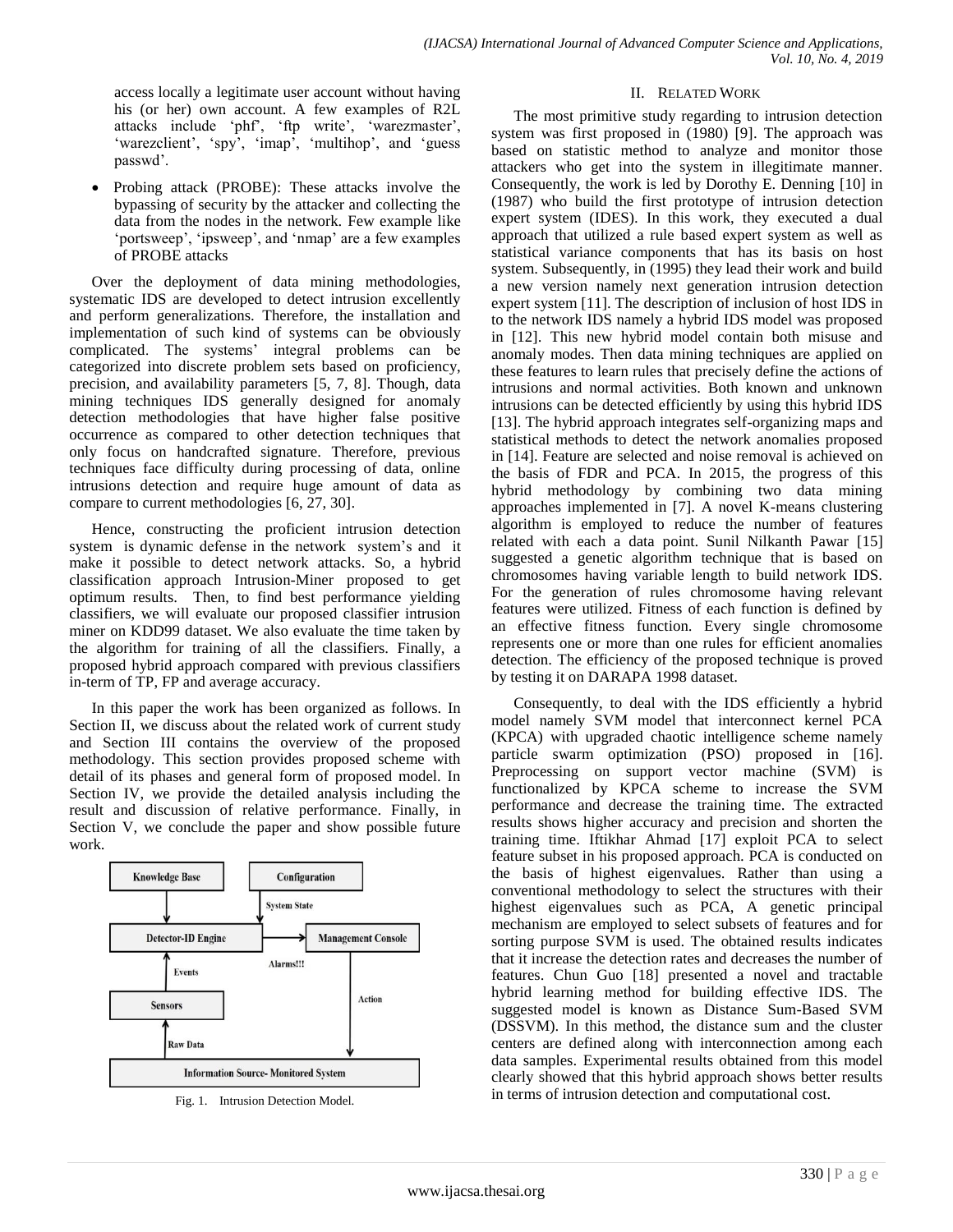Saurabh Mukherjee [19] introduced a technique which utilizes a method based on feature vitality such as correlation based as well as gain ratio and information gain to recognize the anomalies in the selection system. However, the effective classifier namely naïve Bayes also implemented on intrusion detection system. The evaluated results showed batter performance of IDS. One of the most common and powerful data mining algorithms called K-Means clustering with the conjunction of Naïve Bayes classification for IDS recommended in [20]. As compare to the separate Naïve Bayes classification, this advance application offers highreaching detection rate. However, the limitation of this approach is that more false positives are generated.

Zhi [21], came up with a newly proposed model for intrusion detection model which combines two classifiers C4.5 and hybrid neural network. As network attacks are classified into four categories neural network perform well in detecting Probing and DOS attacks whereas, R2L and U2R attacks are detected more accurately with the help of C4.5 classifier. Muniyandi [22] presented a novel hybrid approach which combines C4.5 and k-Means classifiers. The presented hybrid technique provide anomaly detection by cascading the C4.5 decision tree and k-Mean clustering methods. Simulation results show that the proposed technique gives impressive detection rate. Mrutyunjaya Panda [23] implemented Naïve Bayes grouping technique in his work to solve the issue of IDS. He worked for anomaly based network intrusion detection using KDD99 dataset. He also performed a comparison of back propagation neural network based approach with the adopted technique and results clearly showed that the suggested technique accomplishes better in terms of TP rate, TT and cost. Yang Li and Li Guo [24] proposed a network intrusion detection technique dependent on Transductive Confidence Machines for K-Nearest Neighbors (TCM-KNN) , by adopting this technique the anomalies can be identify efficiently with high detection rate, less false positive conditions by utilizing fewer nominated data and its features. The results of average TP and FP have in good agreement with values 99.6% and 0.1 % respectively. A method in which SVM used to categorize different types of attack proposed in [25]. This proposed method shows higher accuracy result with RBF and the accuracy value is 98.57%, for the NSL-KDD data set. Dhanabal [26] Analyze NSL-KDD data set and applied on SVM, J48, and Naïve Bayes for classifying attacks. In regarding to this some of experimental result demonstrates that CFS can be used for dimensionally reduction and in this case J48 classifier classifies the data with better accuracy From the literature review it is perceived that some algorithms performs well for a certain attack category while fails for others.

Therefore, we can expect much performance improvement from a multiple classifier selection model instead of using a single classifier in solitary. We take the advantage of information gain to address the data handling issue. Moreover, we used the hybrid of probabilistic algorithm to design the final architecture of our classifier. We evaluate classifiers on KDD99 data set to find optimum performance.

## III. PROPOSED APPROACH

This section provides the details about the proposed scheme. The proposed scheme mainly consists of three phase namely: (i) Feature Selection; (ii) Fisher Discriminant Ratio for Eigenvectors; and (iii) Classification. The main architecture of the proposed scheme has been shown as a 2 step engineering approach in Fig. 2 and top level architecture Fig. 3 respectively.

# *A. Feature Selection*

The first step of the proposed approach is to select the features from the input dataset. This step is important because it involves to identifying those features of the data that may trigger an alarm when an intrusion is suspected. Moreover, it also involves excluding those features from the classification step that do not play any vital role in the classification process. Furthermore, the redundant and irrelevant features are also filtered out; as a result, overall computation time of the algorithm is reduced along with the improvement in the classification results in terms of classification accuracy and generalization. The generalization is an important property of classification as it helps the algorithm to avoid over-fitting on a particular data.

The feature selection method is divided into three types that are wrapper, filter and hybrid methods. In filter method, a preprocessing step is performed to select a subset of features on the bases of selected criteria. In this preprocessing step, features are selected without considering their performance of the classifier. In this way, filter method are considered as less time consuming as compare to the wrapper method because; wrapper method evaluate the feature selection method on the bases of the outcomes of the classifiers. Even though wrapper method perform well as compare to filter method in terms of classifier accuracy, but when the classifier is changed the results obtained become not applicable in the same situation. To overcome these limitations of above two mentioned methods, a new approach was proposed that is called hybrid method. This method combines both filter method and wrapper method to support the classifier. This hybrid approach is used in our work with the filter method. In many applications PCA has been used to extract the most relevant information from dataset. It has been already successfully used in applications based on face recognition techniques [28]. In our proposed technique, a unique class of uncorrelated features is derived from a class of correlated features. Hence, PCA reproduce a class of orthogonal basis vectors to express the data as a linear combination of that basis. This method involves some classification task problems when new data is added because it takes more time in processing; similarly, it also lacks the desired property of invariant under a transformation of data.



Fig. 2. A Two-Step Engineering Approach of Intrusion-Miner.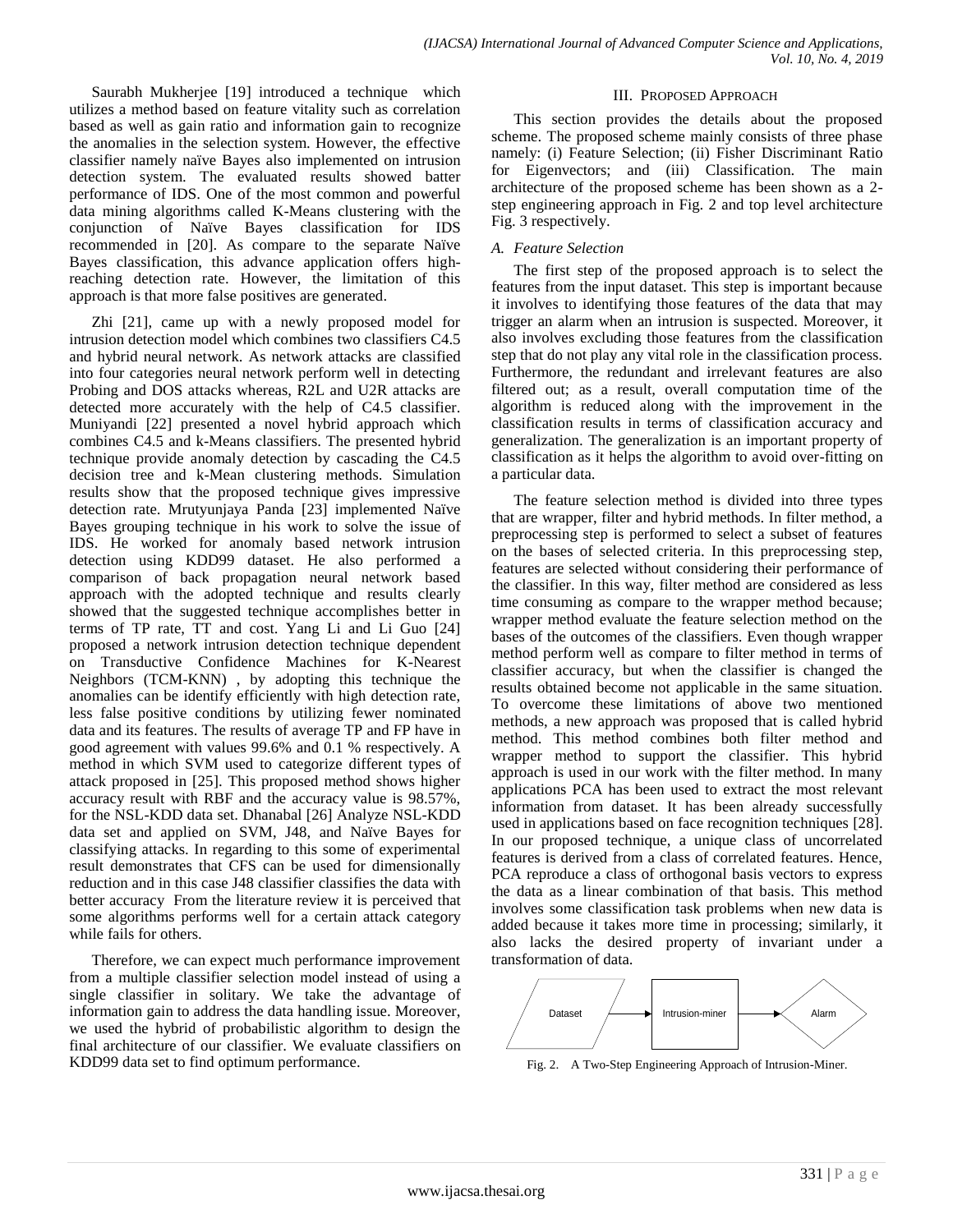

Fig. 3. Top Level Architecture of Intrusion-Miner.

To formally understand this process, consider the following modeling.

Suppose we have  $X = \{x_1, x_2, x_3, ..., x_N\}$  samples (or records) in the training data. By subtracting it from the mean  $\overline{X}$ , we obtain the shifted data manifold as  $\overline{Y} = \overline{X} - X$  for  $y_i \in R^n$  with  $y_i = (y_{i^1} y_{i^2} y_{i^n})^T$  and  $i = 1, 2, ..., N_i$ . The job of PCA is to search for orthonormal vectors  $u_k =$  $(u_{k^1}, u_{k^2}, ..., u_{k^n})$  for  $k = 1, 2, ..., N_t$  such that

$$
\lambda_k = \sum_{r=1}^{N_t} (u_k^T y_r)^2 \tag{1}
$$

The goal is to maximize  $\lambda_k$ . The vectors  $u_k$  verify that  $u_l^T u_k = \delta_{lk}$ , where  $\delta_{lk}$  represents the kronecker data. Moreover, the scalar  $\lambda_k$  and the vectors  $u_k$  denote the eigenvalues and eigenvectors respectively and they are used to compute the covariance matrix as  $C = YY^{T}$ .

In the proposed Intrusion-miner, the role of the eigenvectors is to form a new feature space for removing the noise and also to reduce the features set. In this way, we project the samples in the training data by utilizing the space as defined by the eigenvectors. As a result, uncorrelated features are generated in the form of a set that can describe the data manifold. The classifiers are then run on these features to generate final result. Before a classifying a test sample  $\nu$  (a data sample from the testing data), the sample needs to be projected onto the space spanned by the eigenvectors. This into the corresponding feature vector represented as:

$$
\omega_k = (v - \bar{X}) * u_k \tag{2}
$$

In order to regenerate the original data from the principal components,  $\overline{X}$  is used as:

$$
v_k^{rec} = \bar{X} + \omega_k + u_k^T
$$
 (3)

The above equation shows how that how the eigenvector  $k$ is used to follow the reconstruction process  $u_k^{rec}$  for the sample  $\nu$ . for ensuring the maximum use discriminative power of the projections, we propose to compute and use the FDR value as follows.

#### *B. Fisher Discriminant Ratio (FDR)*

The data preprocessing step is of utmost importance in the classification of real-world datasets because they usually have some noise, missing values, invalid values, redundant values, and irrelevant features. To solve the problems faced by PCA

regarding the selection of eigenvectors with higher values and yet missing the most discriminative ones, we propose to use FDR as:

$$
FDR = \sum_{i=1}^{M} \sum_{j \neq 1}^{M} \frac{(\mu_i - \mu_j)}{(\sigma_i^2 + \sigma_j^2)}
$$
(4)

Where,  $\mu_i$  and  $\sigma_i$  represent the mean and variance for the class i respectively.

**Algorithm 1.** The main FDR algorithm follows.

- Compute  $Y = X \overline{X}$
- Compute the projection  $s$  of  $X$  to corresponding eigenvectors
- Sort the eigenvectors based on their discriminative power computed using Eq. (4)
- For eigenvectors with lower values FDR values, subtract the projection of training samples from the corresponding eigenvectors.
- The main advantage of using FDR with PCA is that it allows using k most discriminative eigenvectors to make the classification task more efficient.

#### *C. Classification Module*

Due to imbalanced nature of the intrusion datasets, a classifier or classification algorithm needs to exploit the local data distribution for making the decisions during classification. The instance based leaner k-NN is one such algorithm, so we propose to use this algorithm along with some desired characteristics of using the global data model for classification. Consequently, both the local and the global properties of the data can be used to classify the data efficiently. We used the hybrid of probabilistic algorithm BayesNet with Instance based learner (IBk) to design the final architecture of our classifier–IntrusionMiner. Moreover, the performance of various other classifiers like J48, BayesNet, JRip, SMO, and IBk are also the part of our study for performance comparison.

#### *D. General Form of Proposed Model*

In order to find optimum performance yielding classifiers, we evaluate six classifiers on KDD99 dataset. Parameters selected for the performance comparison are FP and TP rate. These parameters could be considered the best point of comparison for classifying the algorithms. Moreover, it is important to record the overall average accuracy (AA).Similarly, the average Training Time (TT) of each algorithm also plays an important role for real world problems. An algorithm should be selected for building the final model if it performs well on all the attack categories. On the basis of performance, the proposed model will use one best classifier to detect network anomaly of each attack category.

#### IV. EXPERIMENT AND RESULTS

This section describes the experiments and their results using the proposed model for effective intrusion detection. This section is further divided into sub-sections as follows.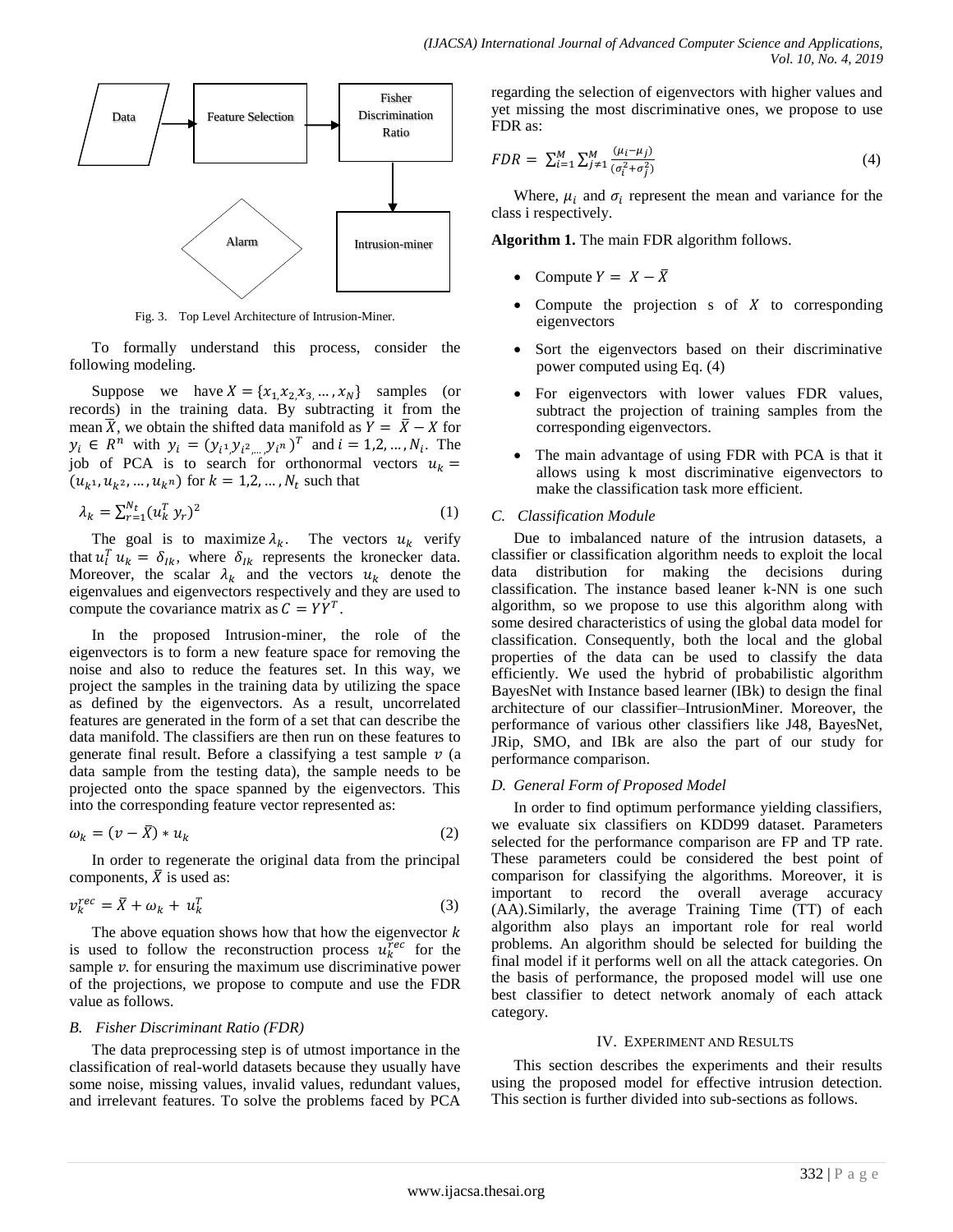## *A. Data Set Description*

The dataset used for this experiment was taken form [29] that was also used in KDD-99 dataset. The original dataset contains about 4,900,000 unique connections. Every connection vector contains 41 features. From these 41 features 7 features are discrete by nature and remaining 34 are continuous. The network activities are labeled as not normal or 'attacks' considering the normal network behavior.In our experiments, the following four types of attacks were simulated DoS, U2R, R2L and Probe. In our experiments on the KDD-99 dataset, we take the protocols like TCP, UDP, and ICMP into account. The actual training dataset used in our research work is made up of 494,021 records. Among which 97,277 (19.69%) were normal, 4,107 (0.83%) Probe, 391,458 (79.24%) DoS, 52 (0.01%) are U2R and 1,126 (0.23%) R2L.In the dataset there are 41 attributes associated with each connection and each attribute describes variant features of the connection. Each connection is differentiated by a label (attack type or normal) that is allocated to it.

The imbalance nature of the dataset is presented using Fig. 4. It is quite evident from Fig. 4 that the data is highly imbalanced as there is a huge difference in the number of records for each class. For brevity, in our experiments, we selected the 10% of the samples present in the KDD training dataset. Thus, we selected 9841 records from the 'Normal' class, 39072 records from the 'DoS' class, 437 records from 'Probe' class, 13 records having class of 'U2R', and 213 records form 'R2L' class making a total of 49,596 (that is 10% of total records).

## *B. Evaluation Setup*

The experiments were performed on a system having a processor of Intel(R) Core(TM) i3 with a 4GB RAM running Microsoft Windows 8.1 Pro. An open source machine learning package Weka was used for simulation. The version of Weka tool used is 3.6.0 which is the Windows version. We used Weka is in our research work because it provides numerous data mining and machine learning algorithms. It provides the facility of data preprocessing, clustering, classification, visualization, regression and association rules. However, only a subset of classifiers algorithms is exploited in our proposed work. The classification techniques mentioned in our classification module in Section 3.3 were used through Weka so that all the results can be compared to the performance of the proposed Intrusion-miner.

# *C. Data Pre-Processing*

The actual KDD99 dataset contains large number of records as mentioned above. In our experiments, we divided the dataset into two subsets. The first subset which is training set contains 49,596 instances in total and consists of 9,841 normal instances, 13 U2R instances, 39,092 DoS instances, 213 R2L instances, and 437 Probe instances. In the second subset, we separated 15,437 instances the act as an absolute testing set. For preprocessing the selected datasets, we followed the approach mentioned in Section 3.1 and 3.2 respectively. After the preprocessing step we can effectively evaluate the performance of selected classifiers by running them on these subsets of the dataset.

## *D. Classification and Performance Comparison*

Evaluation of data mining classifiers having best performing instances mentioned in Section 3.3 was done on KDD99 dataset. Fig. 5(a-d) shows the simulation results of these classifiers. Each classifier was compared on the basis of the parameters like TP-Rate (correctly identified positive cases), FP-Rate (negative cases that have been incorrectly classified as positive), and AA (total correctly classified instances divided by the total number of instances) as shown in Eq.  $(5)$ ,  $(6)$  and Eq.  $(7)$  and the time taken by the algorithm for training.

$$
TP = \frac{d}{c+d} \tag{5}
$$

$$
FP = \frac{b}{a+b} \tag{6}
$$

$$
AA = \frac{a+d}{a+b+c+d} \tag{7}
$$

Where a is correct predictions when precedent is negative, b is the number of incorrect prediction when precedent is positive, c is number of incorrect predictions when precedent is negative and while d is the incorrect predictions when precedent is positive.

Table I compares the results of the classifiers using the parameters AA, TP-Rate and FP-Rate for various attacks (classes). It is quite evident from Table I that the proposed Intrusion-Miner has better results as compared to other stateof-the-art classifiers. Also note that in most of the cases the Bayesian classifier BayesNet and the Instance based learner IBk performed better than J48, JRip, and SMO.



Fig. 4. The Number of Records for Each Class in the Dataset Depicting the Imbalanced Nature of the Dataset.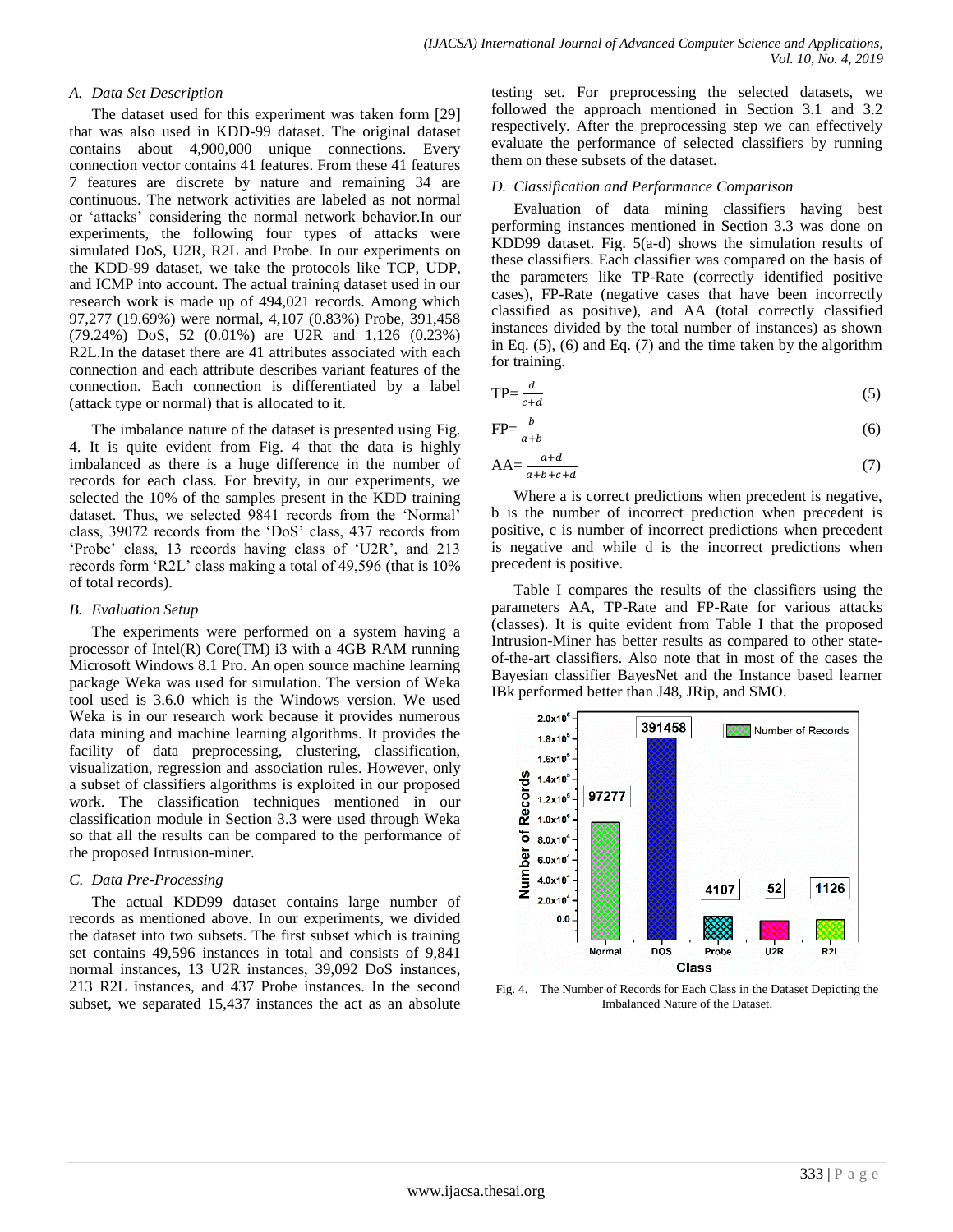



This is because of the nature of the dataset being imbalanced. Furthermore, the Intrusion-miner has even better results than BayesNet and IBk alone. We believe this is due to the fact that it exploits the properties of probabilistic nature of Bayesian classifier and learning capabilities of instance based classifiers and then combines both of these desired characteristics of the classifiers to achieve better classification results in terms of TP-Rate, FP-Rate, and AA. We also give the comparison of these algorithms in terms of time taken to build the classification model using the training set in Fig. 6. It is clear that the proposed Intrusion-Miner has also better speed than some of its counterpart. Although, some of the algorithms like BayesNet, J48, and IBk built the model even faster; however, the better accuracy of Intrusion-Miner as evident from Table I is enough to neglect this minor difference of time.

TABLE I. A COMPARISON OF STATE-OF-THE-ART CLASSIFIERS WITH THE PROPOSED INTRUSION-MINER

| <b>Attack</b><br><b>Type</b> | <b>Algorithm</b>                  | <b>TP-Rate</b><br>(%) | <b>FP-Rate</b><br>(%) | Accuracy |
|------------------------------|-----------------------------------|-----------------------|-----------------------|----------|
| <b>DOS</b>                   | <b>BayesNet</b>                   | 94.6                  | 0.2                   | 90.62    |
|                              | J48                               | 96.8                  | $\mathbf{1}$          | 92.06    |
|                              | JRip                              | 97.4                  | 0.3                   | 92.3     |
|                              | <b>SMO</b>                        | 96.4                  | 0.8                   | 91.65    |
|                              | IBk                               | 96.7                  | 0.8                   | 92.22    |
|                              | Intrusion-<br><b>Miner</b>        | 98.2                  | 0.2                   | 96.1     |
| U2R                          | BayesNet                          | 30.3                  | 0.3                   | 90.62    |
|                              | J48                               | 12.2                  | 0.1                   | 92.06    |
|                              | JRip                              | 12.8                  | 0.1                   | 92.3     |
|                              | <b>SMO</b>                        | 13.3                  | 0.1                   | 91.65    |
|                              | <b>IBk</b>                        | 22.3                  | 0.1                   | 92.22    |
|                              | <b>Intrusion-</b><br><b>Miner</b> | 35.4                  | 0.1                   | 96.1     |
| R2L                          | BayesNet                          | 5.2                   | 0.6                   | 90.62    |
|                              | J48                               | 0.1                   | 0.5                   | 92.06    |
|                              | JRip                              | 0.1                   | 0.4                   | 92.3     |
|                              | <b>SMO</b>                        | 0.1                   | 0.4                   | 91.65    |
|                              | IBk                               | 7.8                   | 0.6                   | 92.22    |
|                              | Intrusion-<br><b>Miner</b>        | 12.2                  | 0.4                   | 96.1     |
| <b>PROBE</b>                 | <b>BayesNet</b>                   | 83.8                  | 0.13                  | 90.62    |
|                              | J48                               | 75.2                  | 0.2                   | 92.06    |
|                              | JRip                              | 83.8                  | 0.1                   | 92.3     |
|                              | <b>SMO</b>                        | 74.3                  | 0.3                   | 91.65    |
|                              | <b>IBk</b>                        | 72.4                  | 0.2                   | 92.22    |
|                              | Intrusion-<br><b>Miner</b>        | 85.6                  | 0.2                   | 96.1     |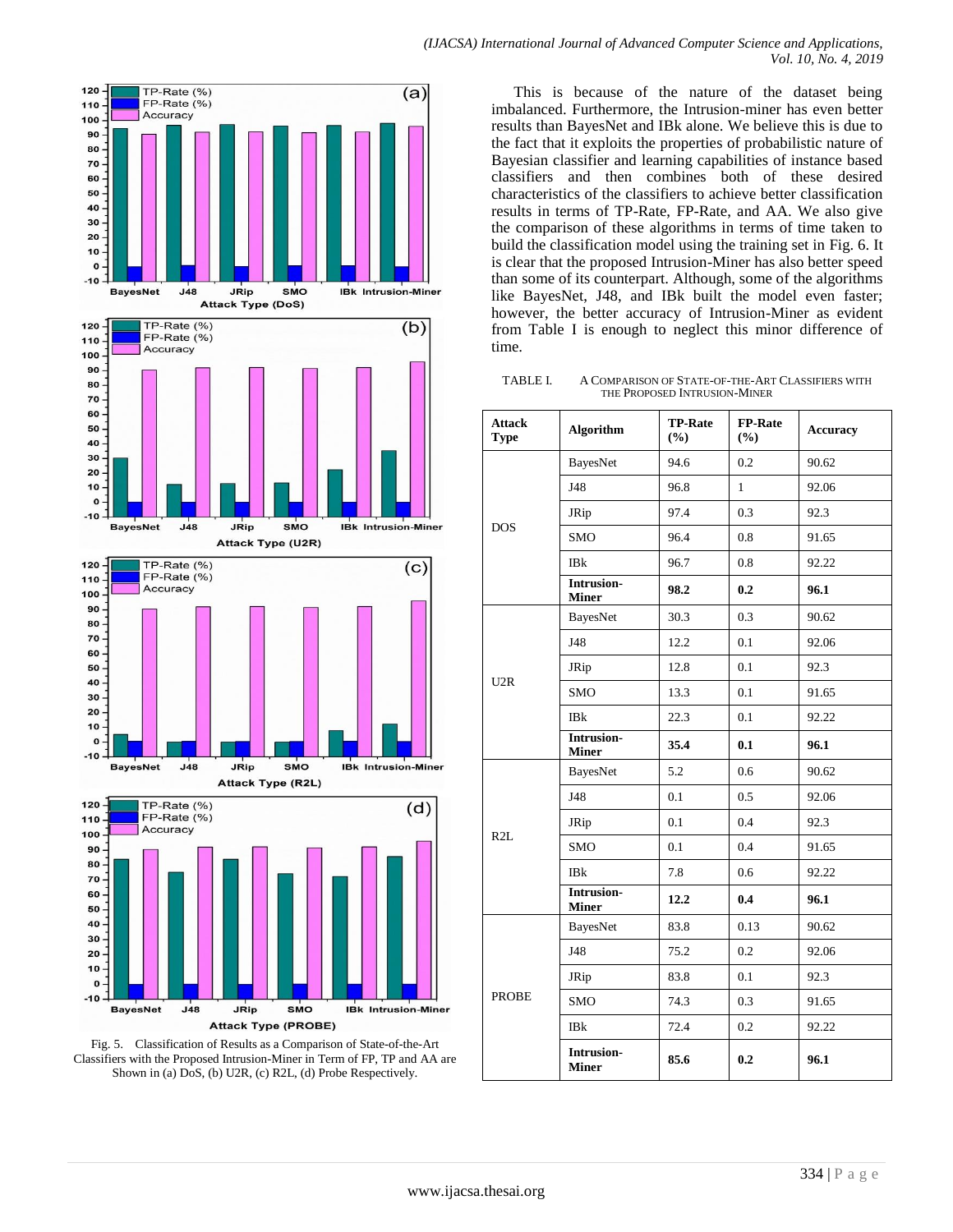

Fig. 6. Time Taken (in seconds) by Various Algorithms to Build the Model.

#### *E. Discussion on Results*

It is a general accepted fact that the accuracy of the algorithm, the overall TP-Rate, and FP-Rate are among the most important parameters for measuring the performance of a classification algorithm. However, when dealing with highly imbalanced dataset like the one used in KDD-99, it is also required to note the performance of the classifier for each class individually as well. According to our hypothesis, it is obvious from Table I that it is not possible to detect all attack categories with a single algorithm giving low false alarm rate and high probability of detection. It gives us an idea that for different attack categories different algorithms could be used. Simulation results shown in Table I clearly depict that some algorithms show better performance towards a specific attack category. For instance, most of the algorithms produce significant TP rates–like 95% for DoS category. While for U2R and R2L type of attacks, the accuracy of all the classifiers is significantly lower than other classes of attack. This is because the classifiers generally tend to learn using the majority results; consequently, the records having class having a very small number are often miss-classified. Having said all that, the proposed Intrusion-Miner outperforms all the other algorithms used in this paper in terms of classification results.

While selecting an algorithm, Training Time (TT) of each algorithm is important and needs to be taken into the account. To build real-time network intrusion detection system, it is important to consider because it gives an idea which algorithm is suitable for real time environment. In this respect, the proposed Intrusion-Miner is also able to yield the classification model while taking an acceptable training time to build the model.

#### V. CONCLUSION

In this paper, a hybrid learning approach called Intrusion-Miner has been proposed with the help of probabilistic BayesNet and IBK for better classification. Final result from the analysis of KDD 99 dataset using weka shown that it gave optimum performance during simulation that shows through tables, figures and graph to have a clear understanding for researchers. Simulation results proved that proposed Intrusion-Miner has better outcome as compared to other state-of-the-art algorithm and each classifier compared in term of AA, FP, TP and TT of algorithm. We also evaluated the speed of building classification model in which Intrusion-Miner has higher speed. From experimental results, it can be clearly observed that proposed approach not only achieve remarkable improvement in performance but also help in implementation of real time system applications and maximizing detection rate.

For future work, we recommend researchers to investigate other optimizing techniques for IDS that further improve the overall accuracy. In future, we plan to expand our work and use some other datasets as well.

#### **REFERENCES**

- [1] M.H. Bhuyan, D.K. Bhattacharyya, J.K. Kalita, Network anomaly detection: methods, systems and tools. IEEE communications surveys & tutorials, vol. 16, no. 1, pp. 303-336, 2014.
- [2] A.K. Ghosh, J. Wanken, F. Charron. Detecting anomalous and unknown intrusions against programs. in Computer Security Applications Conference, 1998. Proceedings. 14th Annual. 1998, IEEE.
- [3] A.A. Ghorbani, W. Lu, M. Tavallaee, Network intrusion detection and prevention: concepts and techniques. Springer Science & Business Media, vol. 47, 2009.
- [4] C. Kreibich, and J. Crowcroft, Honeycomb: creating intrusion detection signatures using honeypots. ACM SIGCOMM computer communication review, vol. 34, no. 1, pp. 51-56, 2004.
- [5] E. De la Hoz, et al. PCA filtering and probabilistic SOM for network intrusion detection. Neurocomputing, vol. 164, pp. 71-81, 2015.
- [6] S. Aljawarneh, M. Aldwairi, M.B. Yassein, Anomaly-based intrusion detection system through feature selection analysis and building hybrid efficient model. Journal of Computational Science, vol. 25: pp. 152-160, 2018.
- [7] U. Ravale, N. Marathe, P. Padiya, Feature selection based hybrid anomaly intrusion detection system using K means and RBF kernel function. Procedia Computer Science, vol. 45: pp. 428-435, 2015.
- [8] S.A. Aljawarneh, R.A. Moftah, A.M. Maatuk, Investigations of automatic methods for detecting the polymorphic worm's signatures. Future Generation Computer Systems, vol. 60: pp. 67-77, 2016.
- [9] M. Nezakatolhoseini, and M.A. Taherkhani, A Framework for Performance Evaluation of ASIPS in Network-Based IDS. arXiv preprint arXiv:1211.0620, vol. 4, no. 5, 2012.
- [10] D.E. Denning, An intrusion-detection model. IEEE Transactions on software engineering, vol. 2, pp. 222-232, 1987.
- [11] D. Anderson, T. Frivold, A. Valdes, Next-generation intrusion detection expert system (NIDES): A summary. 1995.
- [12] D. Zhao, Q. Xu, Z. Feng. Analysis and design for intrusion detection system based on data mining. in Education Technology and Computer Science (ETCS), 2010 Second International Workshop on. 2010. IEEE.
- [13] G. Nadiammai, M. Hemalatha, Effective approach toward Intrusion Detection System using data mining techniques. Egyptian Informatics Journal, vol. 15, no. 1, pp. 37-50, 2014.
- [14] E. De la Hoz, et al., PCA filtering and probabilistic SOM for network intrusion detection. Neurocomputing, vol. 164, pp. 71-81, 2015.
- [15] S.N. Pawar, R.S. Bichkar, Genetic algorithm with variable length chromosomes for network intrusion detection. International Journal of Automation and Computing, vol. 12, no. 3, pp. 337-342. 2015.
- [16] F. Kuang, et al., A novel SVM by combining kernel principal component analysis and improved chaotic particle swarm optimization for intrusion detection. Soft Computing, vol. 19, no. 5, pp. 1187-1199, 2015.
- [17] I. Ahmad, et al., Enhancing SVM performance in intrusion detection using optimal feature subset selection based on genetic principal components. Neural computing and applications, vol. 24, no. 7-8, pp. 1671-1682, 2014.
- [18] C. Guo, et al., A distance sum-based hybrid method for intrusion detection. Applied intelligence, vol. 40, no. 1, pp. 178-188. 2014.
- [19] S. Mukherjee, N. Sharma, Intrusion detection using naive Bayes classifier with feature reduction. Procedia Technology, vol. 4: pp. 119- 128, 2012.